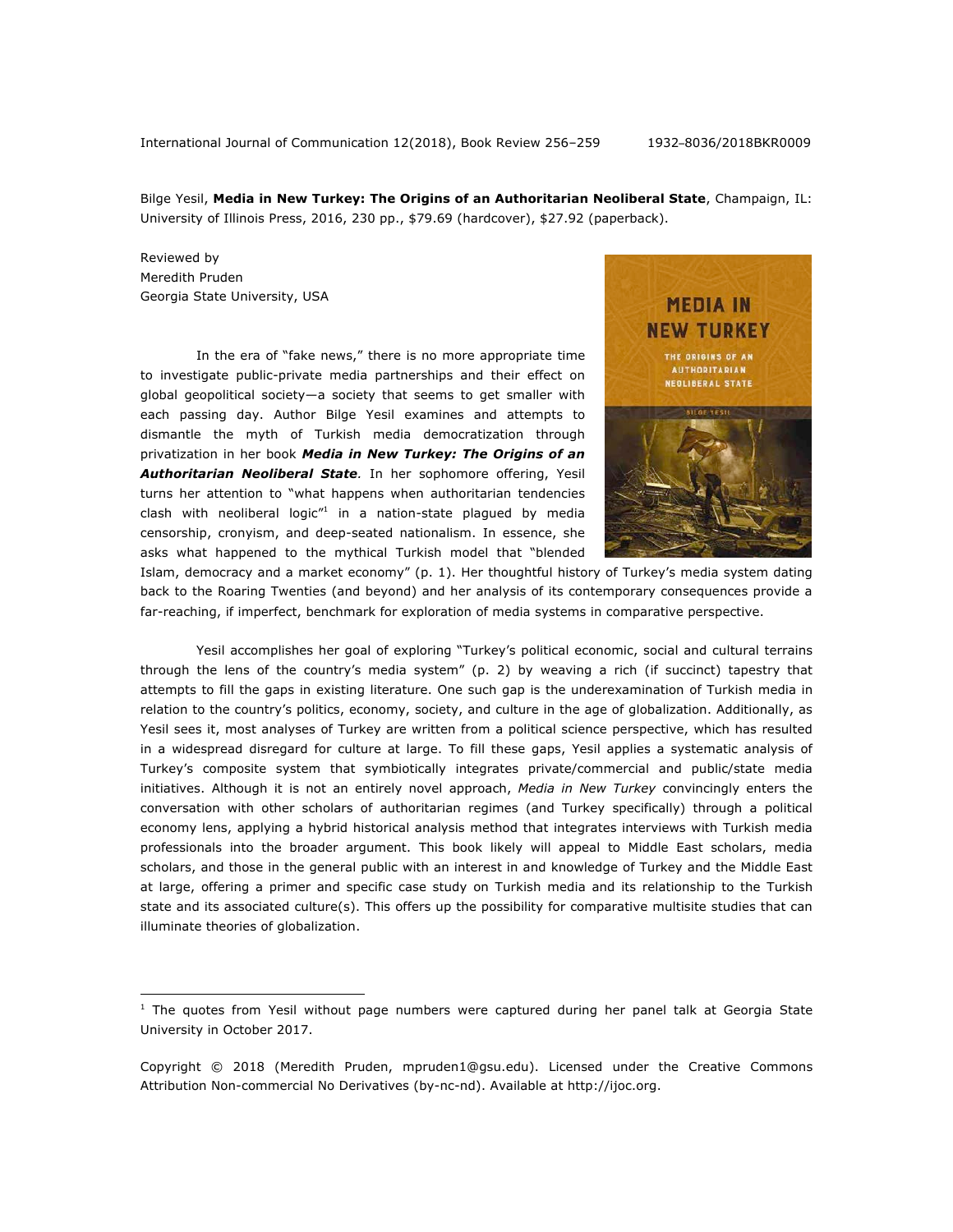The book is divided into six chapters, each of which broadly outlines a specific era or turn in the history of Turkish media and its intersections with the political-socioeconomic arena. Chapter 1, "Politics and Culture in Turkey," investigates "Turkey's political economic history and culture . . . specifically within the main pillars of statism, nationalism and secularism" (p. 17). Chapter 2, "Political Economic Transformation of Media in the 1990s," focuses on the convergence of a military coup, neoliberal restructuring, transnational capital and culture, broad investment in the telecommunication sector, and the rise of communication broadcasting. Chapter 3 takes a deeper dive into the "lost decade" and turns an eye toward perceived Kurdish ethnic nationalism and the corresponding legitimization of "the national security paradigm with the collaboration of law enforcement, the intelligence community, elected officials and the media" (p. 51). Chapter 4 identifies a sea change in the formerly secular Turkish state, laying out how Turkey's historical shifts in political economic forces paved the way "for political actors, specifically the Islamist AKP, to rise to power" (p. 72). This was accomplished, in part, through "state centric media discourses" created via the "privatization of state-owned enterprises on a massive scale" (p. 75) and a seemingly pro–European Union AKP party. Chapter 5 moves into the contemporary period by building on the subject of public-private media partnerships that saw a major forced restructuring and a corresponding drastic negative impact on press freedom. This move, Yesil argues, was the contemporary result of rabid political partisanship, political economic influences, and the increasingly invasive nature of the ruling AKP party in media affairs. What is not completely clear here are the ways in which the AKP party used media restructuring tactics to entirely change the media landscape during this period. This privatization at the hands of an authoritarian regime seems to be the unifying theme of this book. Finally, chapter 6 picks up the story of Turkey's nationalist media in the wake of the Arab Spring. These six chapters are bookended by a stage-setting introduction and a summarizing conclusion, plus an epilogue that acts as an update to the original manuscript.

*Media in New Turkey* broadly succeeds in its goal to explore "Turkey's media system as a byproduct of the tensions between forces of decentralization and centralization and illuminate the dialectical relationships between market imperatives and state prerogatives, democratization efforts and nationalist, statist currents" (p. 107) and its attempt to focus on Turkish media as an indicator of these forces. However, some critique of the work is appropriate despite Yesil's often eloquent prose. First, its wide-ranging methodological approach with no clear consolidating framework packs a lot of information scattered across decades into 145 pages. For those not already well-versed in Turkey's history, supplemental research is required to fully understand Yesil's argument. This approach also runs the risk of glossing over some important topics that may help make the author's case more strongly. The result is a lingering question as to whether she successfully extends the research into the area of culture.

Second, the position of the author as a Turkish born but U.S. educated academic currently residing in the United States, as well as the focus of her book on urban areas, necessarily precipitates a rather bourgeoisie framing that does not represent the varying levels of nuance and potential AKP opposition within the nation. Third, as argued by other scholars of authoritarian media systems, such as Maria Repnikova (2017) in her book *Media Politics in China: Improvising Power Under Authoritarianism*, there is a broad assumption that the Turkish media is, if not entirely homogenized, certainly made up of passive actors laboring under the constraints of the neoliberal authoritarian state. Additionally, Yesil's use of media professionals' interview quotes seems somewhat superficial and leaves the reader wondering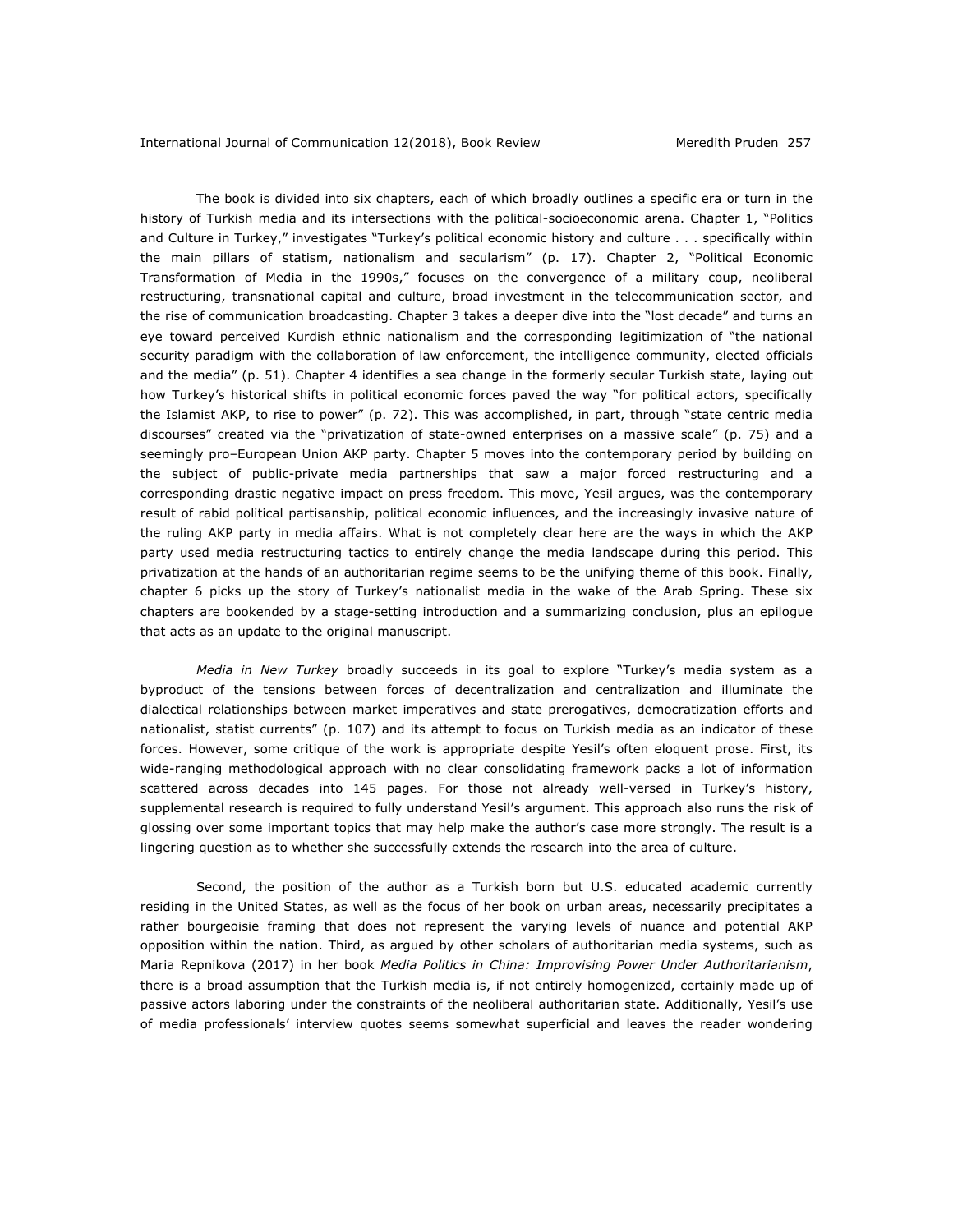how much of her methodological approach relied on substantive interviews. Finally, although it was not Yesil's focus, a careful examination of the interplay of gender in the rise of Turkish neoliberal authoritarianism deserves attention insofar as narratives of national security always rely in some way on gendering. Further, there is an obvious lack of female actors in the Turkish system and some may argue this issue of gender is a more far-reaching variable of Turkish culture than that of ethnicity.

Comparative works that could clarify some of these limitations include Soner Cagaptay's (2017) *The New Sultan: Erdogan and the Crisis of Modern Turkey*, Cihan Tugal's (2016) *The Fall of the Turkish Model: How the Arab Uprisings Brought Down Islamic Liberalism*, Kerem Oktem's (2011) *Angry Nation: Turkey Since 1989*, and David L. Phillips's (2017) *An Uncertain Ally: Turkey Under Erdogan's Dictatorship*. Several journalists with roots in Turkey also have tackled this issue from a more popular perspective, including *Cumhuriyet* editor in chief Can Dundar (2016; *We Are Arrested: A Journalist's Notes from a Turkish Prison*), *Today's Zaman* Ankara bureau chief Abdullah Bozkurt (2013; *Turkey Interrupted: Derailing Democracy*), investigative journalist Aydogan Vatandas (2013; *Hungry for Power: Erdogan's Witch Hunt and Abuse of State Power*) and Ece Temelkuran (2016; *Turkey: The Insane and the Melancholy*).

Since *Media in New Turkey* was published, Yesil has said she feels as though the media system in Turkey is swinging back to a state-owned apparatus following the 2016 coup attempt. During her panel talk at Georgia State University in October 2017, she publicly stated the AKP regime has reinitiated its strategy of taking over assets from media companies to put up for sale and sell back to president Erdogan's friends and sympathizers. It seems there may be no end in sight to the authoritarian neoliberal state in Turkey. Perhaps a follow-up book is in order?

## **References**

Bozkurt, A. (2013). *Turkey interrupted: Derailing democracy.* New York, NY: Blue Dome Press.

- Cagaptay, S. (2017). *The new sultan: Erdogan and the crisis of modern Turkey.* London, UK: I. B. Tauris.
- Dundar, C. (2016). We are arrested: A journalist's notes from a Turkish prison. London, UK: Biteback Publishing.
- Oktem, K. (2011). *Angry nation: Turkey since 1989.* London, UK: Zed Books.
- Phillips, D. L. (2017). An uncertain ally: Turkey under Erdogan's dictatorship. London, UK: Routledge.
- Repnikova, M. (2017). *Media politics in China: Improvising power under authoritarianism*. Cambridge, UK: Cambridge University Press.

Temelkuran, E. (2016). *Turkey: The insane and the melancholy* (Z. Beler, Trans.) London, UK: Zed Books.